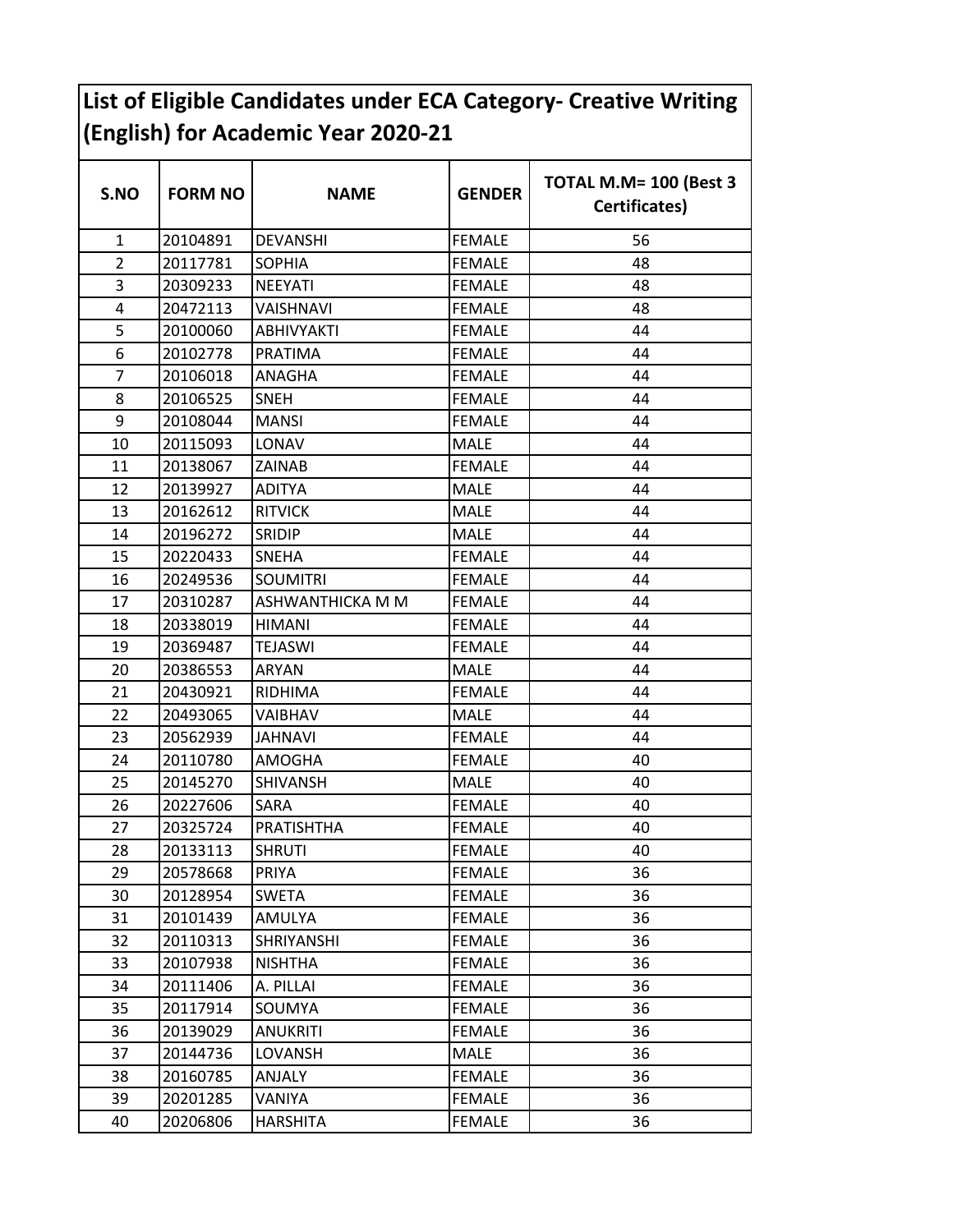| S.NO | <b>FORM NO</b> | <b>NAME</b>      | <b>GENDER</b> | TOTAL M.M= 100 (Best 3 |
|------|----------------|------------------|---------------|------------------------|
|      |                |                  |               | Certificates)          |
| 42   | 20491955       | <b>JAUREZ</b>    | <b>MALE</b>   | 36                     |
| 43   | 20500816       | <b>SHANU</b>     | <b>MALE</b>   | 36                     |
| 44   | 20517637       | <b>KSHIPRA</b>   | <b>FEMALE</b> | 36                     |
| 45   | 20104210       | <b>MUMUKSHA</b>  | <b>FEMALE</b> | 32                     |
| 46   | 20104412       | <b>BHARATHI</b>  | <b>FEMALE</b> | 32                     |
| 47   | 20108594       | <b>DEEKSHA</b>   | <b>FEMALE</b> | 32                     |
| 48   | 20104537       | <b>ASHI</b>      | <b>FEMALE</b> | 32                     |
| 49   | 20123371       | <b>VINITA</b>    | <b>FEMALE</b> | 32                     |
| 50   | 20125534       | <b>ARUSHI</b>    | <b>FEMALE</b> | 32                     |
| 51   | 20131792       | <b>YUKTA</b>     | <b>FEMALE</b> | 32                     |
| 52   | 20143650       | <b>ADITI</b>     | <b>FEMALE</b> | 32                     |
| 53   | 20152233       | <b>THANIMA</b>   | <b>FEMALE</b> | 32                     |
| 54   | 20156577       | <b>NANDINI</b>   | <b>FEMALE</b> | 32                     |
| 55   | 20133275       | <b>MADHURA</b>   | <b>FEMALE</b> | 32                     |
| 56   | 20166507       | SATYAJIT         | MALE          | 32                     |
| 57   | 20210855       | <b>BHVYA</b>     | <b>FEMALE</b> | 32                     |
| 58   | 20250074       | ANWESHA          | <b>FEMALE</b> | 32                     |
| 59   | 20278054       | <b>SYED</b>      | MALE          | 32                     |
| 60   | 20354695       | <b>TEJAL</b>     | <b>FEMALE</b> | 32                     |
| 61   | 20399230       | M SAI            | <b>FEMALE</b> | 32                     |
| 62   | 20433066       | SAYANTAN         | <b>MALE</b>   | 32                     |
| 63   | 20469052       | VARENYAM         | <b>FEMALE</b> | 32                     |
| 64   | 20100105       | <b>DEEPANSHI</b> | <b>FEMALE</b> | 28                     |
| 65   | 20103087       | AKASHIKA         | <b>FEMALE</b> | 28                     |
| 66   | 20111590       | <b>ANKITA</b>    | <b>FEMALE</b> | 28                     |
| 67   | 20115396       | ANHA             | <b>FEMALE</b> | 28                     |
| 68   | 20115938       | <b>HARSIDAK</b>  | <b>FEMALE</b> | 28                     |
| 69   | 20124426       | <b>SIDDHARTH</b> | MALE          | 28                     |
| 70   | 20129852       | <b>HARSHIT</b>   | <b>MALE</b>   | 28                     |
| 71   | 20146265       | <b>ANUKRITI</b>  | <b>FEMALE</b> | 28                     |
| 72   | 20150080       | <b>SURUCHI</b>   | <b>FEMALE</b> | 28                     |
| 73   | 20155603       | <b>AVISHI</b>    | <b>FEMALE</b> | 28                     |
| 74   | 20156383       | <b>TAVISHI</b>   | <b>FEMALE</b> | 28                     |
| 75   | 20179127       | <b>VRINDA</b>    | <b>FEMALE</b> | 28                     |
| 76   | 20186233       | SHUBHAM          | <b>MALE</b>   | 28                     |
| 77   | 20204703       | <b>DISHA</b>     | <b>FEMALE</b> | 28                     |
| 78   | 20214008       | <b>RIYA</b>      | <b>FEMALE</b> | 28                     |
| 79   | 20263406       | SUHANI           | <b>FEMALE</b> | 28                     |
| 80   | 20268145       | VAANYA           | <b>FEMALE</b> | 28                     |
| 81   | 20288928       | AAYUSH           | MALE          | 28                     |
| 82   | 20302115       | <b>SUMIT</b>     | MALE          | 28                     |
| 83   | 20308012       | <b>AROSHITA</b>  | <b>FEMALE</b> | 28                     |
| 84   | 20357221       | <b>MUSKAN</b>    | <b>FEMALE</b> | 28                     |
| 85   | 20493656       | GAAGARIKA        | <b>FEMALE</b> | 28                     |
| 86   | 20649750       | <b>SNEH</b>      | <b>FEMALE</b> | 28                     |